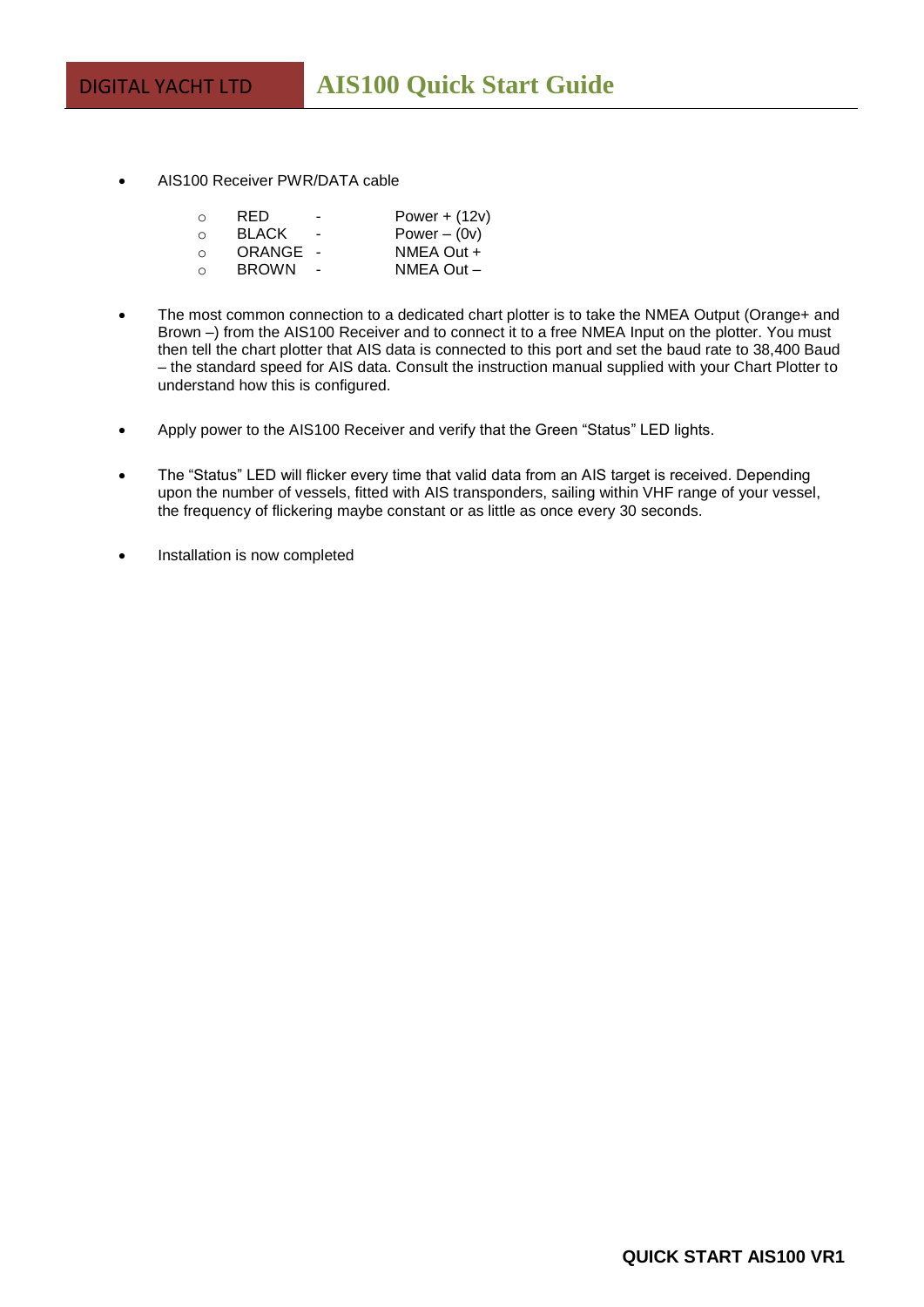# Installation & Quick Start Guide AIS100 AIS Receiver

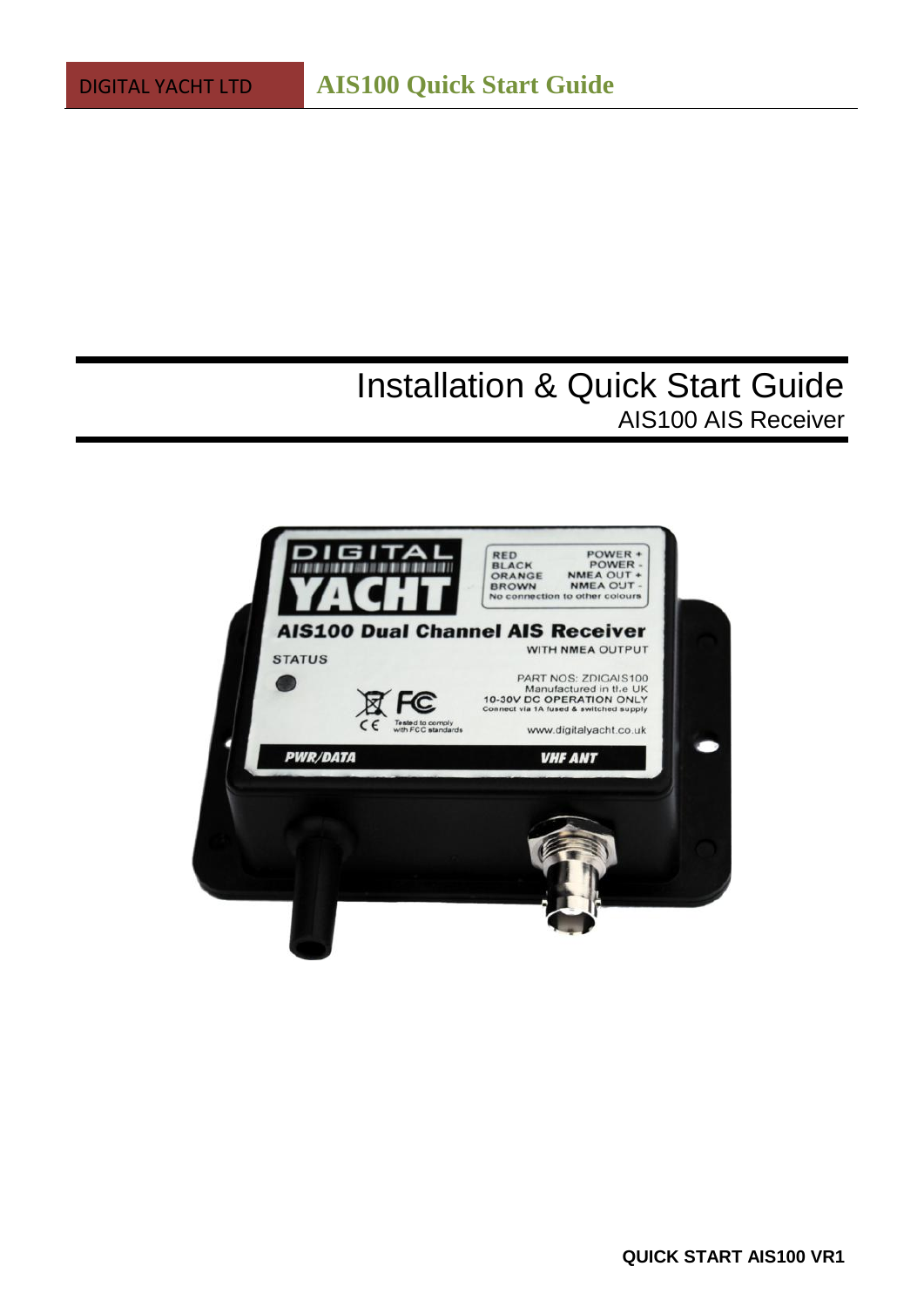## 1. Introduction

Congratulations on the purchase of your AIS100 AIS Receiver. It is recommended that your receiver is installed by a professional installer.



**Before operating the unit you should familiarise yourself with this Quick Start Guide and the user manuals for any equipment you wish to connect it to.**

## 2. Before you start

You will need the following items and tools to complete the installation:

- The AIS100 Receiver
- Dedicated AIS/VHF antenna or existing VHF antenna and splitter
- Access to 12V or 24V DC power supply where the unit is to be installed.
- M3 or M4 screws or other fixings appropriate to the mounting location.

To display the AIS targets and data you will need:

- Suitable PC Navigation software running on a PC with Microsoft Windows XP<sup>®</sup>/Windows 2000<sup>®</sup> or Windows Vista $^\circledR$ Windows  $7^\circledR$  with a free USB of RS232 serial port
- Or a suitable dedicated chart plotter that can read and display AIS data via NMEA0183

### 3. Installation

Before starting installation select a suitable location for the AIS Receiver. The unit is water resistant; however it should be installed below deck in a dry location. When locating the unit you should consider:

- Routing of power and antenna cables to the unit.
- Provision of sufficient space behind the unit for cable connections.
- Routing of data connections to PC or chart plotter from the unit.
- Maintaining the compass safe distance of 0.5m.

#### **Installation Step 1**

- Run the VHF co-axial cables to the AIS Receiver and terminate with the correct connectors:
- The VHF antenna cable should be terminated in a BNC connector (Bayonet)
- Run the interfacing cables to the AIS Receiver; NMEA0138 or Serial to USB adaptor
- Do not make any connections yet



**If you wish to connect the AIS100 to a PC that only has USB connections and no serial COM ports, it will be necessary to use a suitable Serial to USB Adaptor. Digital Yacht can supply a suitable adaptor, please contact the dealer that you purchased the AIS100 from for details.**

#### **Installation Step 2**

 Fix the AIS 100 to a bulkhead or flat surface using suitable fixings (not supplied). Note that the unit may be installed in any orientation.